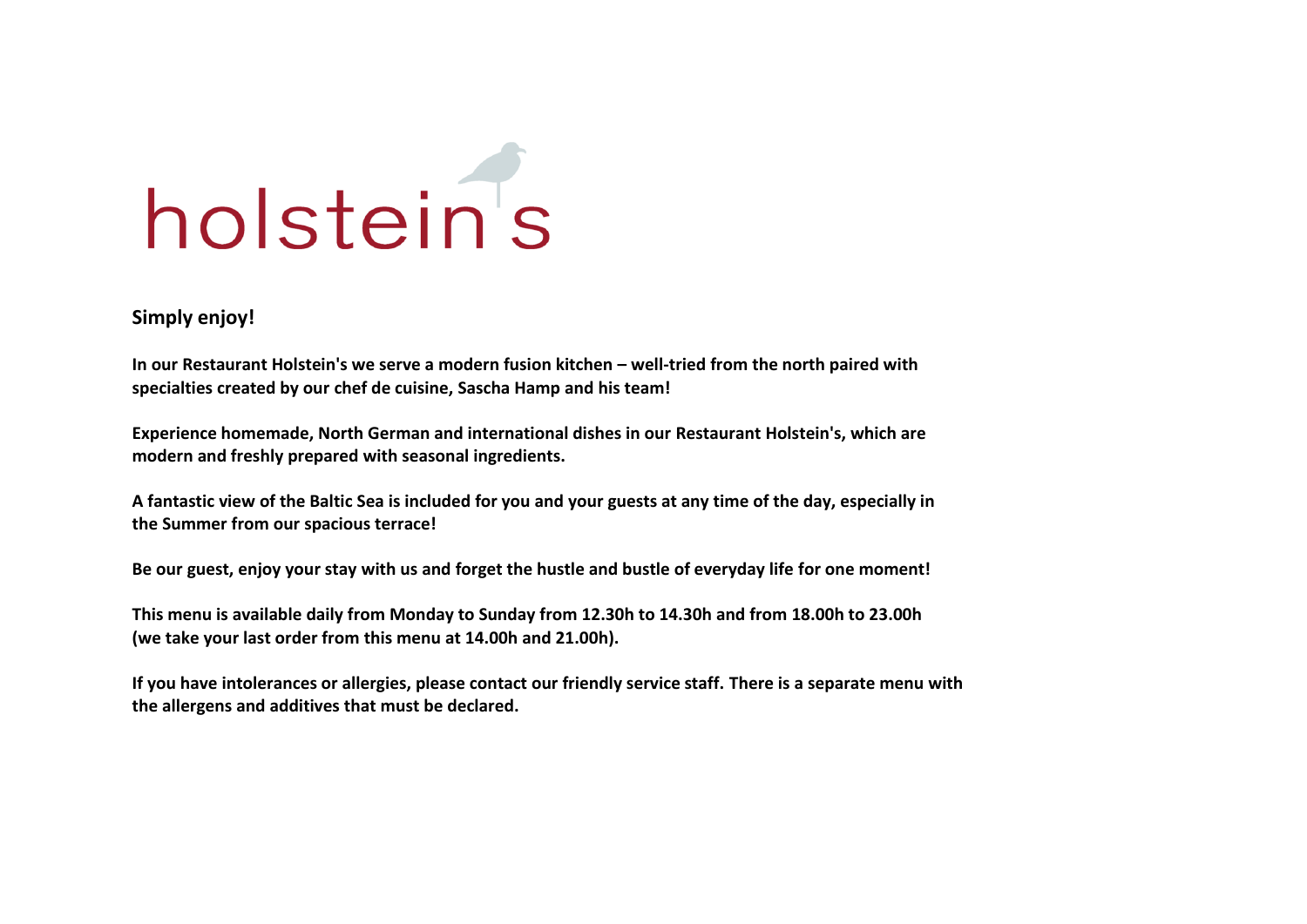

**Our Chef, Sascha Hamp, recommend:**

**Amuse Bouche** 

**\*\*\***

**"Caipirinha" watermelon with fried shrimp, fennel tempura and wasabi-cream**

**\*\*\***

**Cucumber Foam "lukewarm" with poached scallops, apple tarragon salad and hazelnut oil**

**\*\*\***

**Rack of salt marsh lamb, confit in herbal aromas with artichokes and eggplant lasagna**

**\*\*\***

**Delicacies from elderflower (iced, mousse, sorbet, gelled) with fresh strawberries**

**Everything must be right: For a successful evening nothing should be left to chance. And that's why we pay attention to sustainability, origin and proven quality with all ingredients. This applies not only to the food, but also especially to the selection of wines.**

**as 3-course menu à 69,00 € (without Cucumber Foam) corresponding wine accompaniment for 3-course à 34,00 € as 4-course menu à 89,00 € for 4-course à 44,00 €**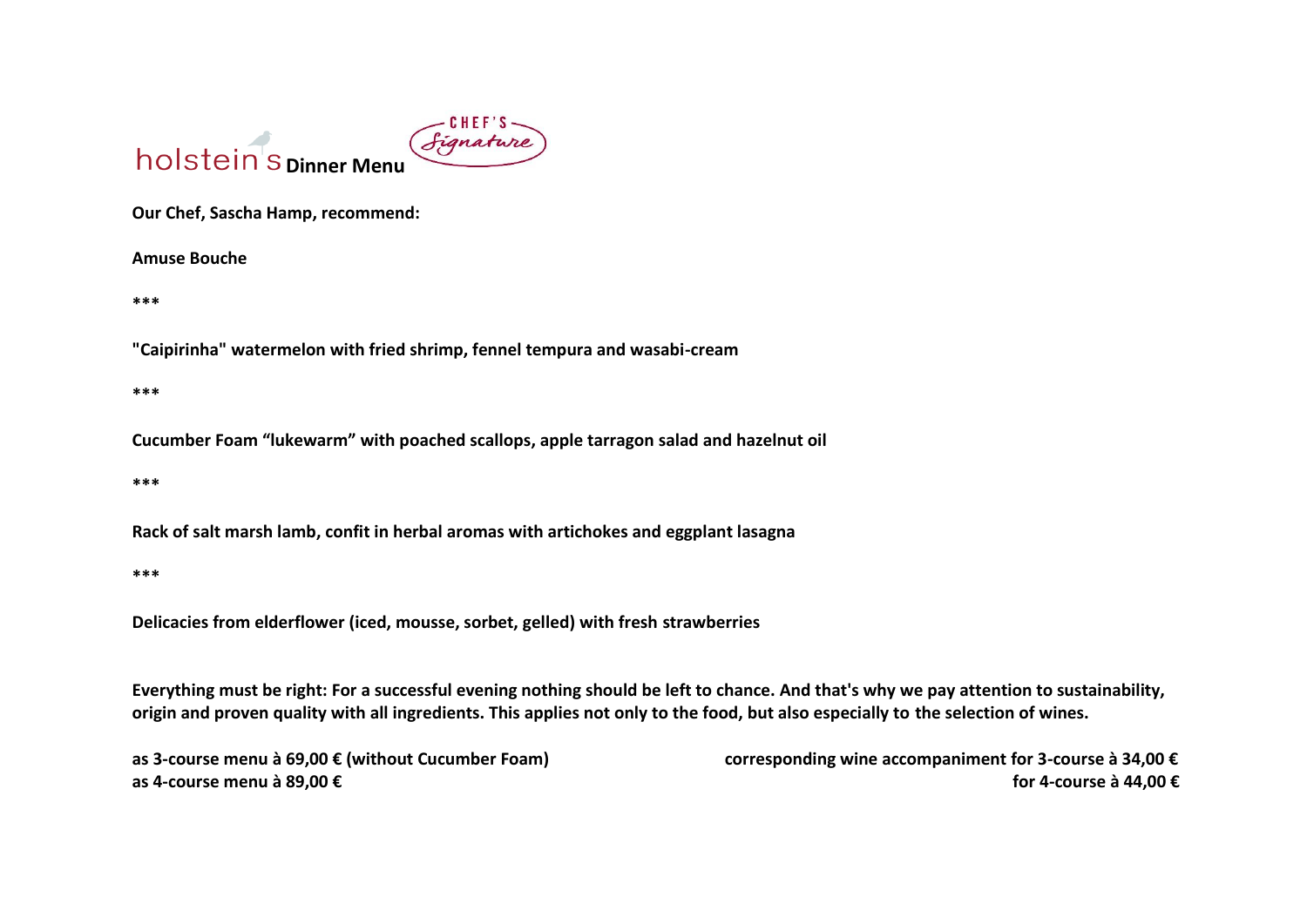## **ATLANTIC Chanterelle Menu**

| Lukewarm chanterelle salad with gratinated goat cream cheese,<br>wild herbs and balsamic tomatoes                                                      | € 15,00 |  |
|--------------------------------------------------------------------------------------------------------------------------------------------------------|---------|--|
| Chanterelle cream soup with fried chanterelles and croutons                                                                                            | € 10,90 |  |
| Fried chanterelles (125g gross weight per portion)<br>refined with onions, tomatoes and spring leek,<br>with home made potato "rösti" and rosemary jus | € 23,90 |  |
| Added<br>with scrambled eggs                                                                                                                           | € 26,90 |  |
| with scrambled eggs and North Sea shrimps                                                                                                              | € 32,90 |  |
| with a yeal cutlet                                                                                                                                     | € 32,90 |  |
| with fried salmon filet (120g)                                                                                                                         | € 34,90 |  |
| with fried saddle of veal (160g)                                                                                                                       | € 39,00 |  |
| Fried chanterelles in cream with spaghetti and parmesan cheese                                                                                         | € 23,90 |  |
| Fried chanterelles in cream with spaghetti and parmesan cheese<br>additionally with fried beef strips                                                  | € 34,90 |  |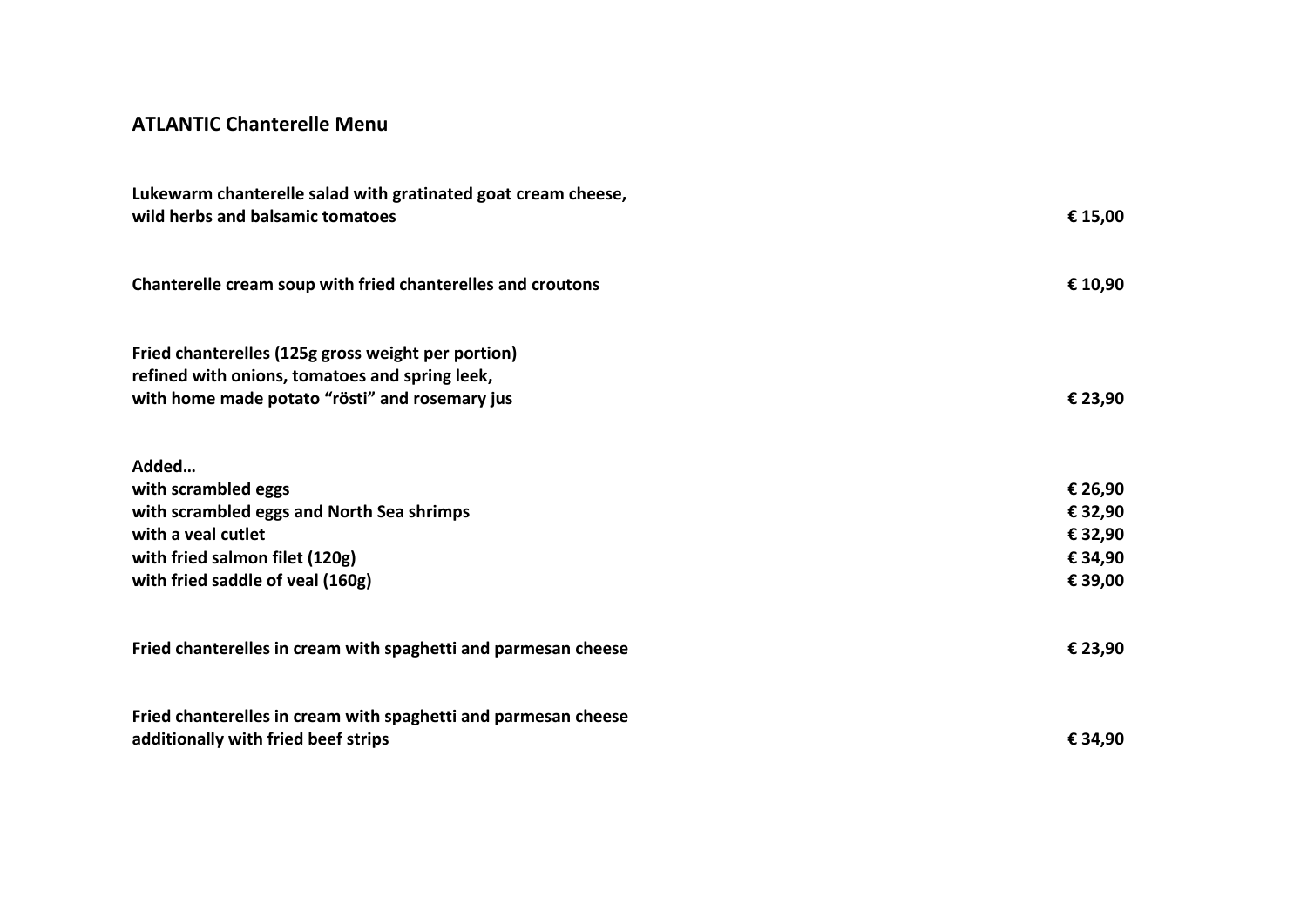#### **Starters**

| Summery wild herb salad bowl with balsamic vinaigrette,<br>avocado, sprouts and roasted seeds              | 13,90€ |
|------------------------------------------------------------------------------------------------------------|--------|
| Added<br>with fried strips of beef fillet                                                                  | 21,90€ |
| with 3 fried king prawns                                                                                   | 19,90€ |
| "Labskaus" interpreted in a modern way<br>with sour meat salad, beetroot Foam, quail egg, pickled potatoes | 17,90€ |
| "Caipirinha" Watermelon<br>with fried shrimp, fennel tempura and wasabi-cream                              | 18,90€ |
| <b>Soups</b>                                                                                               |        |
| Fish Soup "Travemünde style" with fried game fish and bread chip                                           | 12,90€ |
| Cucumber Foam "lukewarm" with poached scallops, apple tarragon salad and hazelnut oil                      | 16,90€ |
| Vegetarian / Vegan                                                                                         |        |
| Vegetarian spaghetti "Carbonara" with truffle foam                                                         | 26,00€ |
| poached egg yolk, baby spinach, pecorino, summer truffle and spring leeks                                  |        |
| Vegan Eggplant Lasagna with Smoked Tofu                                                                    | 24,00€ |
| young garlic foam, artichokes and pickled cherry tomatoes                                                  |        |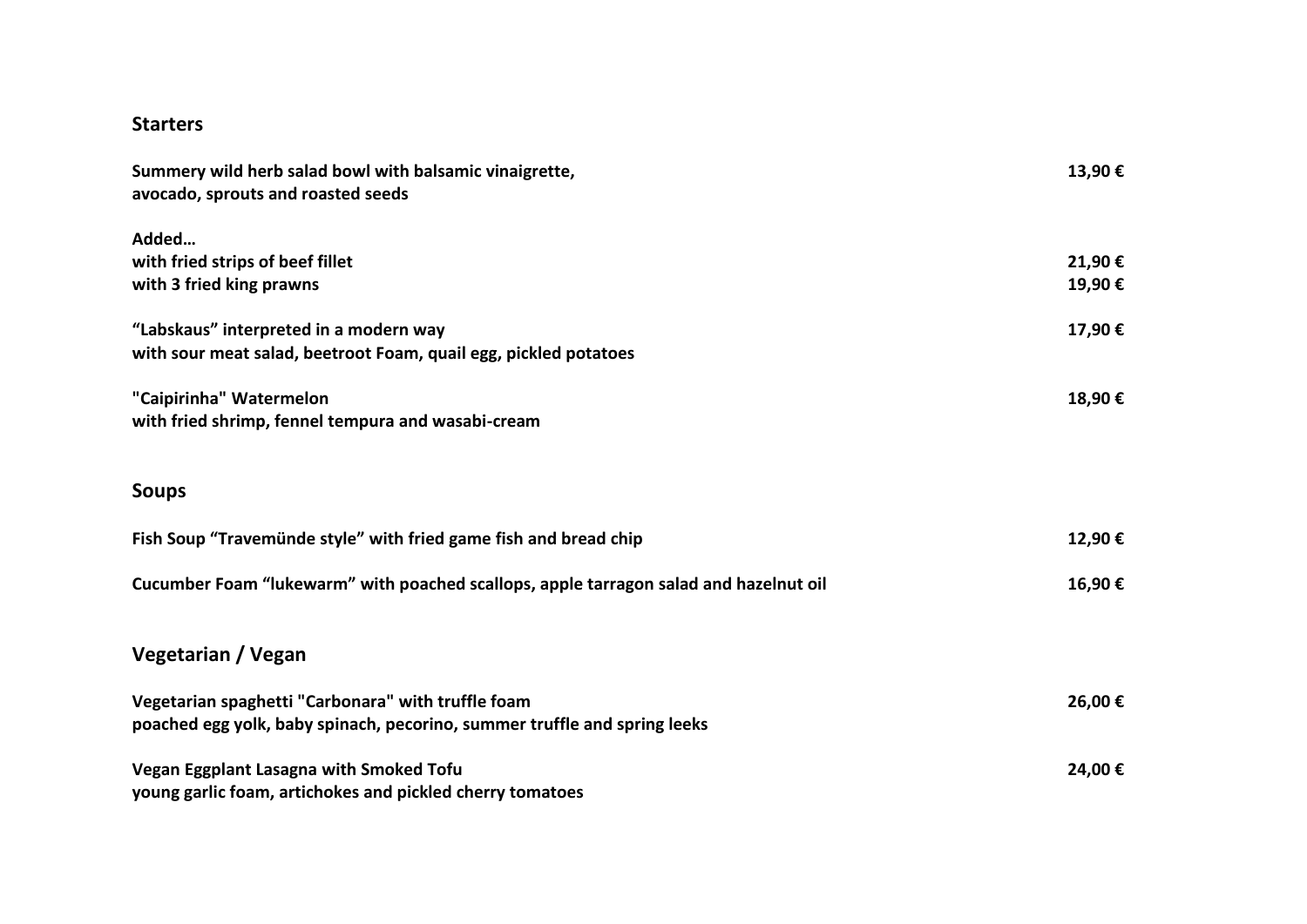#### **Main course**

#### **Fish**

| Fresh Travemünder Plaice "Müllerin - Art" with melted butter                                                                                                          |         |
|-----------------------------------------------------------------------------------------------------------------------------------------------------------------------|---------|
| with boiled potatoes, cucumber-salad                                                                                                                                  | 25,90€  |
| or with bacon bits "Finkenwerder Style"                                                                                                                               | 27,90€  |
| or North Sea shrimps                                                                                                                                                  | 31,90€  |
| Fried red snapper fillet with Calamaretti                                                                                                                             | 36,00€  |
| with light passion fruit sauce, baby spinach and wild garlic gnocchi                                                                                                  |         |
| Rare grilled yellowfin tuna with crustacean foam<br>with green asparagus and wasabi puree                                                                             | 34,00€  |
| <b>Meat</b>                                                                                                                                                           |         |
| Holsteiner Rib-Eye Steak from the lava stone grill (300g raw weight)<br>with pepper sauce, green asparagus and potato truffle flan                                    | 48,00 € |
| Milles feuilles of veal liver and apple<br>with port wine jus, roasted onions and mashed potatoes                                                                     | 28,00€  |
| Rack of salt marsh lamb<br>confit in herbal aromas with artichokes and eggplant lasagna                                                                               | 42,00 € |
| Irish beef tomahawk steak carved at the table (serves for two)<br>with pepper sauce, pan-fried vegetables and potato gratin<br>(Preparation time at least 45 minutes) | 98,00€  |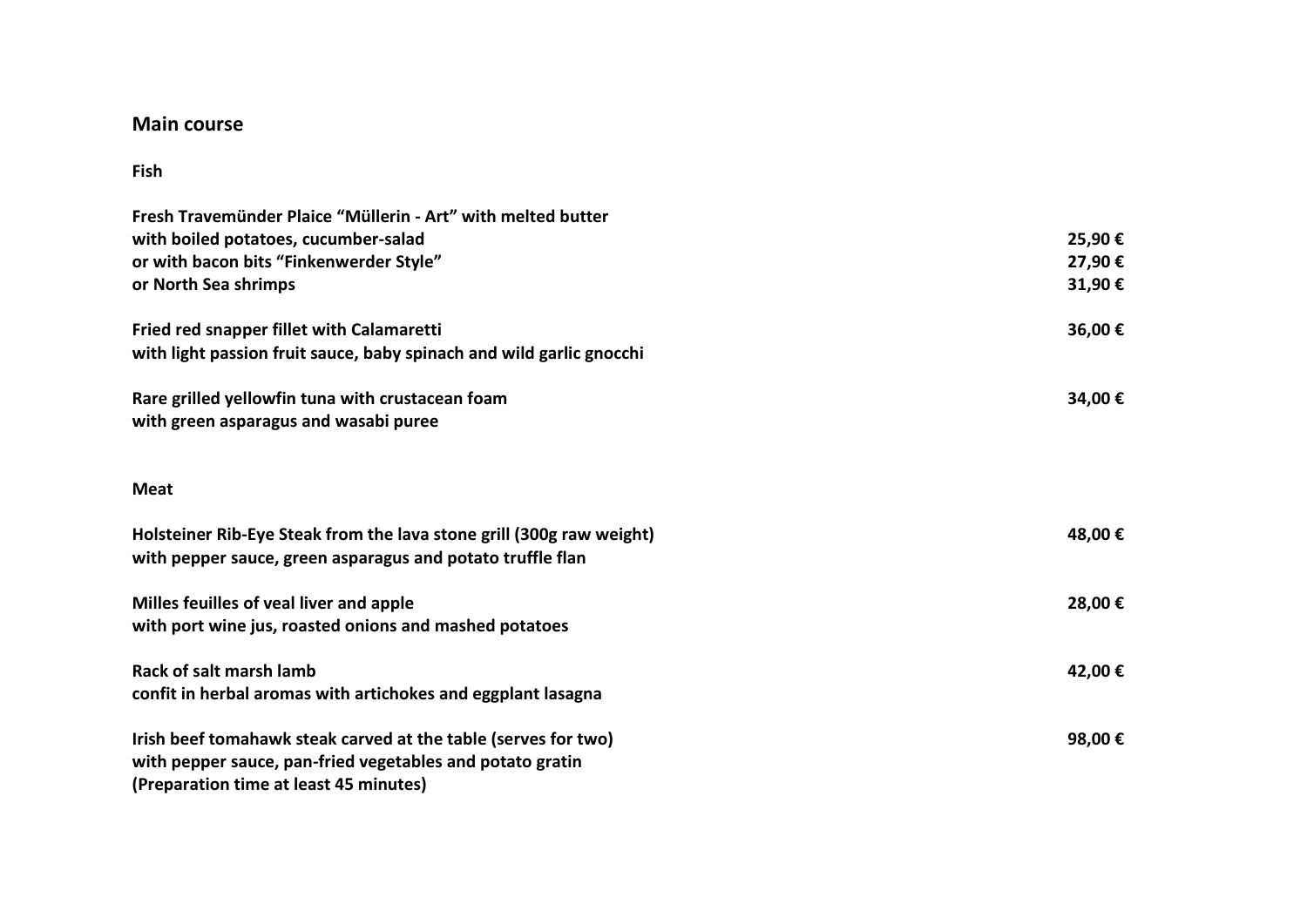# **ATLANTIC classics**



| Caesar Salad (1, 4, 7, 10, 12)<br>with roasted chicken, bacon, Grana Padano, cherry tomato                     |          |      | 21,90€ |
|----------------------------------------------------------------------------------------------------------------|----------|------|--------|
| alternatively vegan without chicken and bacon                                                                  |          |      | 15,00€ |
| Club Sandwich $(1, 3, 7, 12)$<br>with fried turkey breast, fried egg, lettuce, tomato, bacon, and French fries |          |      | 23,00€ |
| Breaded veal cutlet $(1, 3, 7, 12)$<br>with cranberries, vanilla carrots and parsley-potatoes                  |          |      | 27,90€ |
| Heifer fillet of beef (200g) (7, 9, 12)<br>on sautéed baby spinach and French fries                            |          |      | 48,00€ |
| <b>Desserts and Cheese</b>                                                                                     |          |      |        |
| Homemade sorbet or ice cream of the day $(1, 3, 7, 12)$                                                        | per ball |      | 2,90€  |
| additionally poured with sparkling wine                                                                        | 0,11     | plus | 7,00€  |
| additionally poured with Taittinger Champagne                                                                  | 0,11     | plus | 19,00€ |
| Delicacies from elderflower (iced, mousse, sorbet, gelled) with fresh strawberries                             |          |      | 16,90€ |
| ATLANTIC desert variation with homemade desserts from our pastry shop $(1, 3, 7, 8, 12)$                       |          |      | 16,00€ |
| Crème Brûlée from Valrhona white chocolate with strawberry sorbet                                              |          |      | 14,90€ |
| Selection of various sorts of "Holsteiner" cheese (1, 7, 8)                                                    |          |      | 19,00€ |
| with fruit chutney, fig mustard, and bread with fruits                                                         |          |      |        |